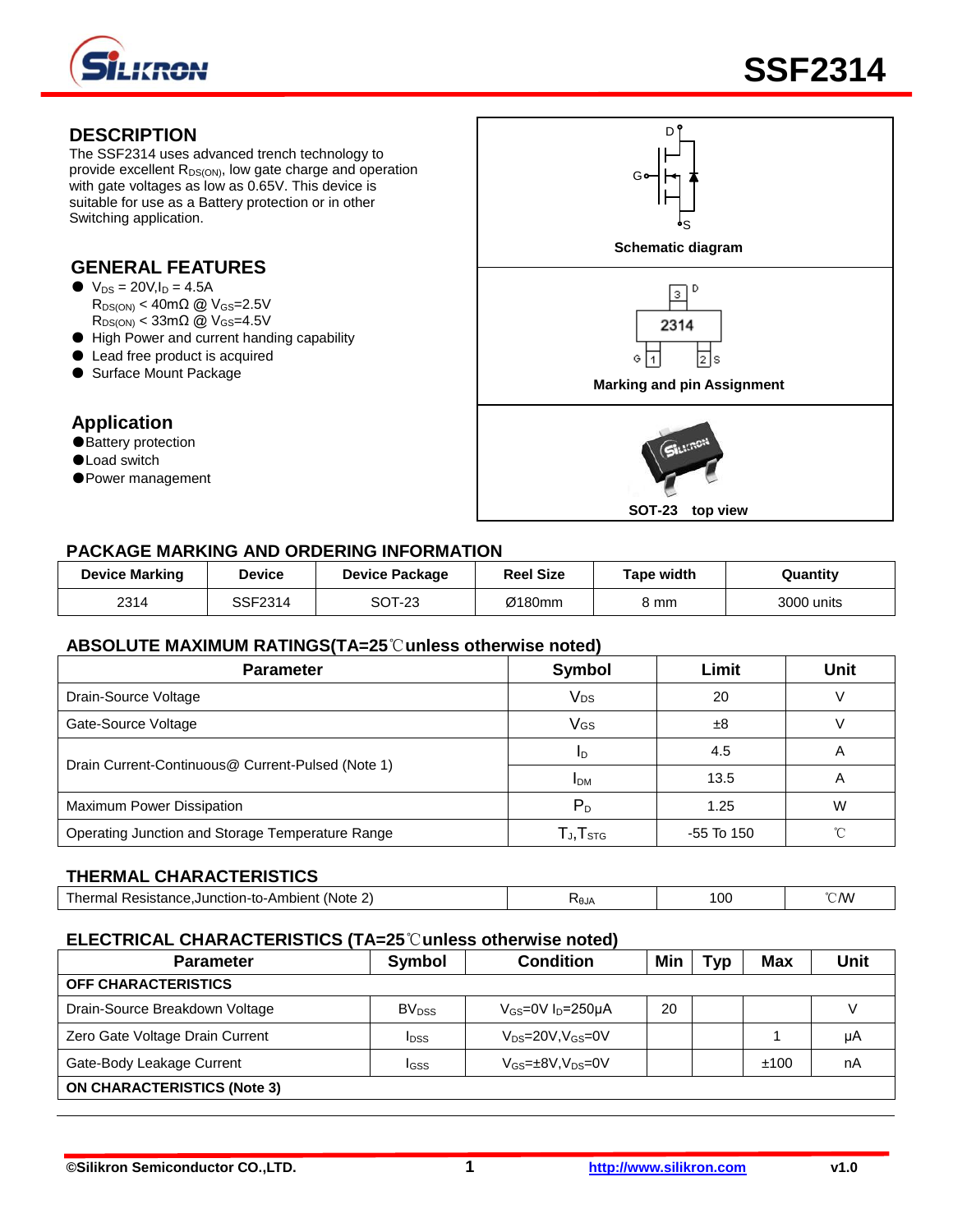

| Gate Threshold Voltage                    | $V_{GS(th)}$        | $V_{DS} = V_{GS}I_D = 250 \mu A$                         | 0.5 | 0.65 | 1.2 | $\vee$    |
|-------------------------------------------|---------------------|----------------------------------------------------------|-----|------|-----|-----------|
| Drain-Source On-State Resistance          | $R_{DS(ON)}$        | $V_{GS} = 2.5V$ , $I_D = 4.5A$                           |     | 33   | 40  | $m\Omega$ |
|                                           |                     | $V$ <sub>GS</sub> =4.5V, $ID=5A$                         |     | 27   | 33  | $m\Omega$ |
| <b>Forward Transconductance</b>           | $q_{FS}$            | $V_{DS}$ =10V, $I_D$ =5A                                 |     | 10   |     | S         |
| <b>DYNAMIC CHARACTERISTICS (Note4)</b>    |                     |                                                          |     |      |     |           |
| Input Capacitance                         | $C_{\text{lss}}$    |                                                          |     | 500  |     | PF        |
| Output Capacitance                        | $C_{\rm oss}$       | $V_{DS}=8V$ , $V_{GS}=0V$ ,<br>$F=1.0$ MHz               |     | 300  |     | PF        |
| Reverse Transfer Capacitance              | C <sub>rss</sub>    |                                                          |     | 140  |     | PF        |
| <b>SWITCHING CHARACTERISTICS (Note 4)</b> |                     |                                                          |     |      |     |           |
| Turn-on Delay Time                        | $t_{d(on)}$         |                                                          |     | 20   | 40  | nS        |
| Turn-on Rise Time                         | tr                  | $V_{DD} = 10V$ , $I_D = 1A$                              |     | 18   | 40  | nS        |
| <b>Turn-Off Delay Time</b>                | $t_{d(\text{off})}$ | $V$ <sub>GS</sub> =4.5V.R <sub>GEN</sub> =6 $\Omega$     |     | 60   | 108 | nS        |
| <b>Turn-Off Fall Time</b>                 | t                   |                                                          |     | 28   | 56  | nS        |
| <b>Total Gate Charge</b>                  | $Q_g$               |                                                          |     | 10   | 15  | nC        |
| Gate-Source Charge                        | $Q_{gs}$            | $V_{DS}$ =10V, I <sub>D</sub> =5A, V <sub>GS</sub> =4.5V |     | 2.3  |     | nC        |
| Gate-Drain Charge                         | $Q_{gd}$            |                                                          |     | 2.9  |     | nC        |
| DRAIN-SOURCE DIODE CHARACTERISTICS        |                     |                                                          |     |      |     |           |
| Diode Forward Voltage (Note 3)            | $V_{SD}$            | $V_{GS} = 0V$ , $I_S = 1A$                               |     |      | 1.2 | $\vee$    |
| Diode Forward Current (Note 2)            | Is                  |                                                          |     |      | 1   | A         |

# **NOTES:**

**1.** Repetitive Rating: Pulse width limited by maximum junction temperature.

**2.** Surface Mounted on FR4 Board, t ≤ 10 sec.

**3.** Pulse Test: Pulse Width ≤ 300μs, Duty Cycle ≤ 2%.

**4.** Guaranteed by design, not subject to production testing.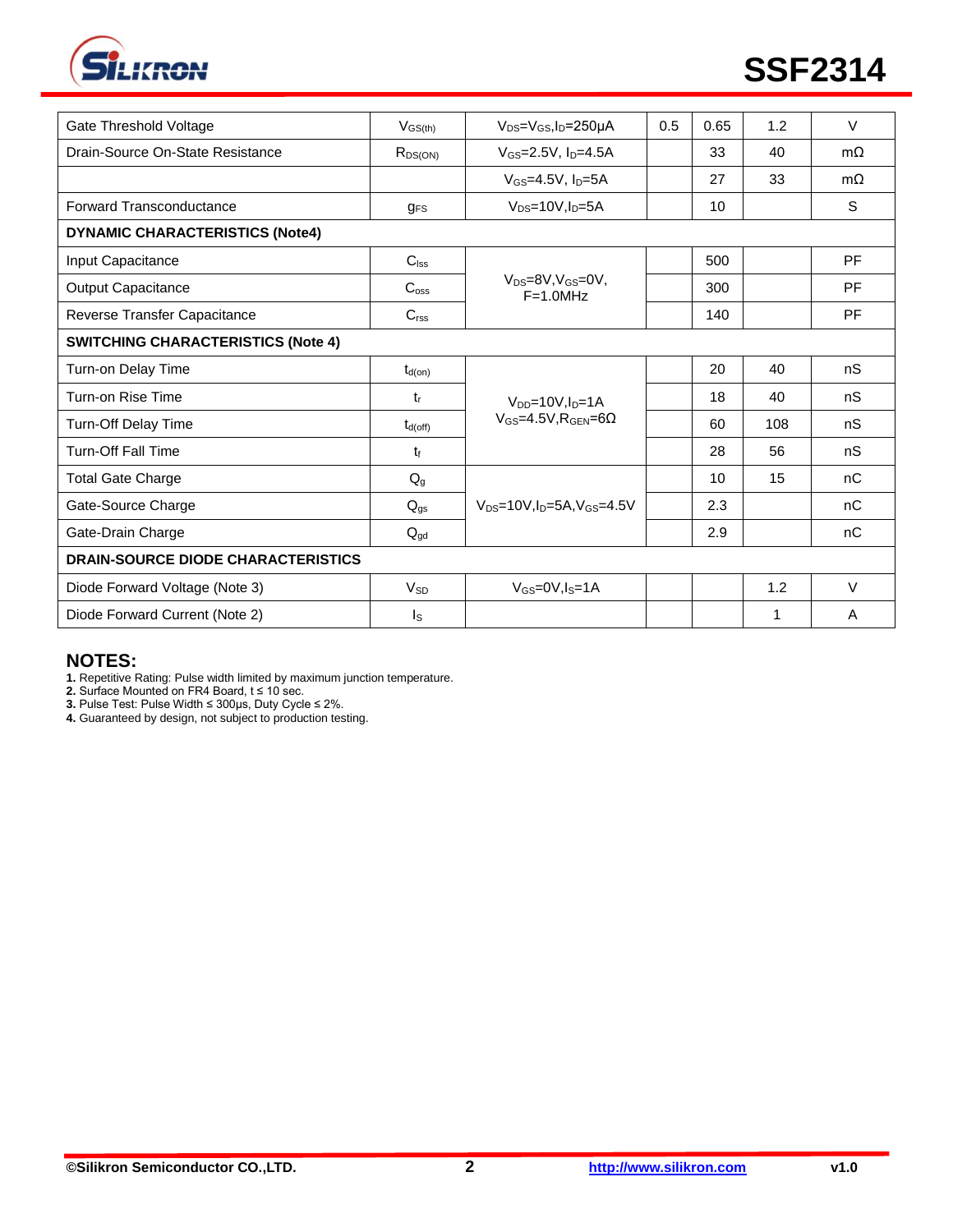

# **TYPICAL ELECTRICAL AND THERMAL CHARACTERISTICS**







**Square Wave Pluse Duration(sec) Figure 3: Normalized Maximum Transient Thermal Impedance**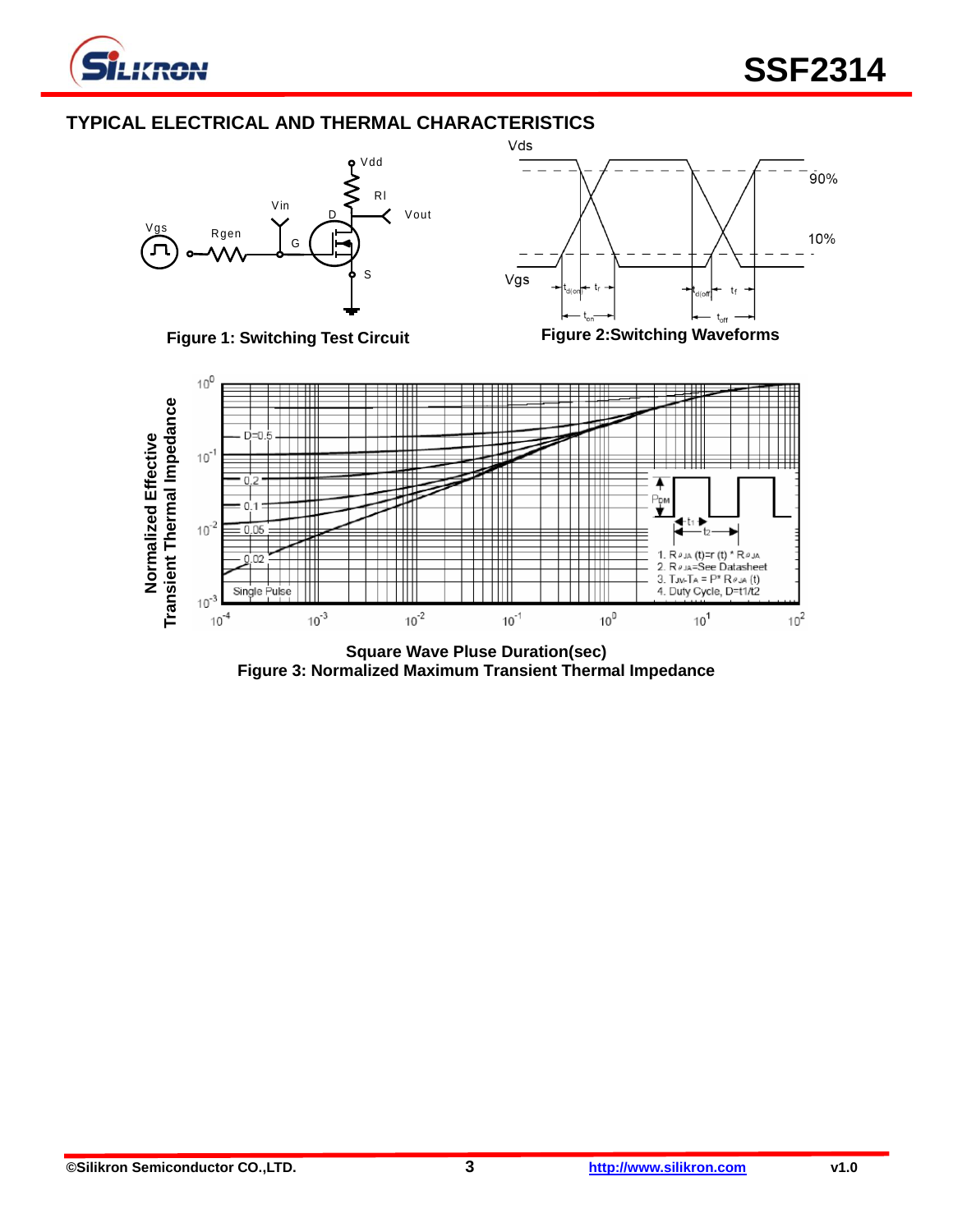

# **SOT-23 PACKAGE INFORMATION**

**Dimensions in Millimeters (UNIT:mm)**





|                | $\theta$ | 0.25 |  |
|----------------|----------|------|--|
|                |          |      |  |
|                |          |      |  |
| $\overline{c}$ |          |      |  |

| <b>Symbol</b>  | <b>Dimensions in Millimeters</b> |           |  |  |  |
|----------------|----------------------------------|-----------|--|--|--|
|                | MIN.                             | MAX.      |  |  |  |
| A              | 0.900                            | 1.150     |  |  |  |
| A1             | 0.000                            | 0.100     |  |  |  |
| A2             | 0.900                            | 1.050     |  |  |  |
| b              | 0.300                            | 0.500     |  |  |  |
| C              | 0.080                            | 0.150     |  |  |  |
| D              | 2.800                            | 3.000     |  |  |  |
| E.             | 1.200                            | 1.400     |  |  |  |
| E <sub>1</sub> | 2.250                            | 2.550     |  |  |  |
| е              | 0.950TYP                         |           |  |  |  |
| e1             | 1.800                            | 2.000     |  |  |  |
| L              | 0.550REF                         |           |  |  |  |
| L1             | 0.300                            | 0.500     |  |  |  |
| θ              | <b>0°</b>                        | $8^\circ$ |  |  |  |

# **NOTES**

1. All dimensions are in millimeters.

2. Tolerance ±0.10mm (4 mil) unless otherwise specified

3. Package body sizes exclude mold flash and gate burrs. Mold flash at the non-lead sides should be less than 5 mils.

4. Dimension L is measured in gauge plane.

5. Controlling dimension is millimeter, converted inch dimensions are not necessarily exact.